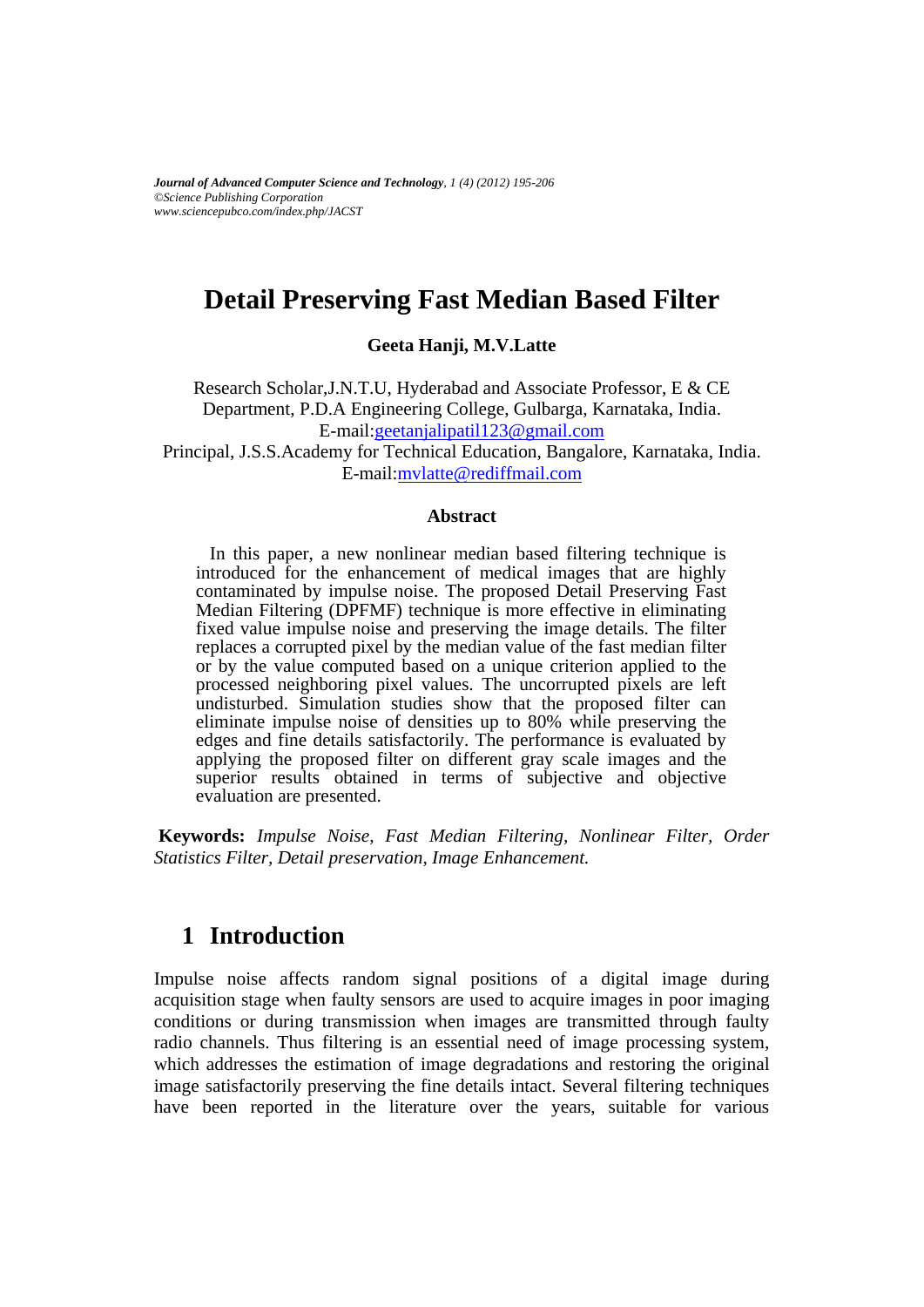applications. Nonlinear filtering techniques are preferred for cleaning the images which are degraded by impulse noise. These nonlinear filtering techniques take into account for nonlinear nature of the human visual system. Thus, the filters having good edge and image detail preservation properties are highly desirable for visual perception. The median filter and its variants are among the most commonly used filters for impulse noise removal. The non-linear Simple Median Filter (SMF) [3] - [5] is the first in its kind which sensibly replaces every pixel of the impulse corrupted image by considering the acute range of the strength of impulses with the mid-order statistic or the median of a set of pixels in the window sliding over each pixel of the image. The results though are significant than the linear counterparts; the median filters are indecisive in that all the pixels are replaced by the median to affect the reliability of the restored image. As an improvement did numerous variants of median filter evolved in the form of Weighted Median Filter (WMF), Center Weighted Median Filter (CWMF), Adaptive Center Weighted Median Filter (ACWMF), Adaptive Median Filter (AMF) [5]-[9] which weighed the pixels around each pixel differently according to the spatial positions of those neighboring pixels that an impulse-free pixel turns out to replace a particular pixel during the filtering operation. But these algorithms are also indecisive in that the filtering function was applied with no differentiation on all the corrupted and uncorrupted pixels of the digital image irrespective of the impulse noise ratio and the statistics of the image. So filtering algorithms with switching schemes are developed to detect and identify the spatial position of impulses in a distinct impulse detection phase. The prominent decision based impulse filter, the Progressive Switching Median Filter (PSMF) [10], though can produce results from images corrupted to slightly higher impulse ratios; its assurance that all impulses are correctly identified is meager since an optimal impulse detecting threshold suitable for a particular impulse noise ratio which varies for different window sizes could not be obtained by PSMF. Chan and Nikolova proposed a two-phase algorithm for high-density noise removal (RAMF) [11]. The main drawback of the method is that the processing time is very high because it uses a very large window of size. In addition, the switching schemes of certain decision based filtering algorithms could not differentiate between high frequency edge details of the corrupted digital image from high frequency impulses in view of the fact that they could not tune to various optimal impulse detection parameters suitable for varied impulse noise ratios and image statistics. Thus many filtering schemes are not adaptive in fixing a reliable neighborhood or other parameters to determine the correct impulsive position or an appropriate noise restorer suitable for that position of a particular impulsive environment. The Decision Based Algorithm (DBA) [12] is capable of removing impulse noise at noise densities as high as 80%. A major drawback of this algorithm is streaking at higher noise densities. An Improved Decision -Based Algorithm for Impulse Noise Removal has been investigated [25]. In this method, a corrupted pixel is replaced by the average value of the already processed neighboring pixels inside the filter window. Although this filter suppresses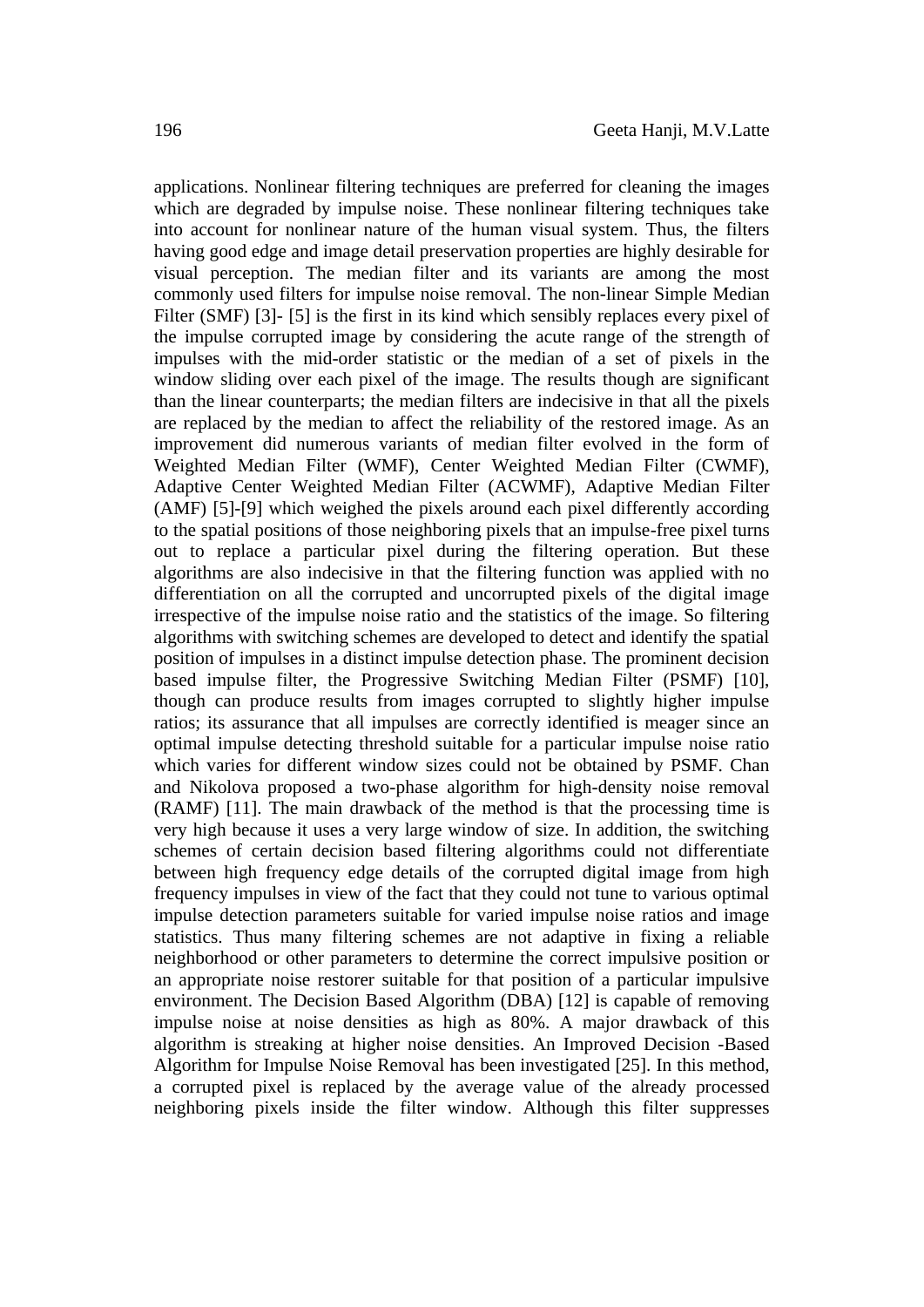impulse noise satisfactorily, it is found to exhibit inadequate performance in terms of preserving edges and fine details due to the averaging process involved in filtering. Robust Estimation Algorithms (REA) [13]-[16] are effective in highdensity impulse noise removal and detail preservation, but their computational complexity is higher. Many noise detection algorithms were proposed for impulse noise detection [17]-[23]. The Signal-Dependent Rank Ordered Mean (SD-ROM) [18] filter can remove impulse noise rather effectively, but when applied to images with Gaussian or mixed noise, it often produces a visually disappointing output similar to other median-based filters. This is because the rank-ordered mean gets corrupted in a high noise intensity window. The Directional Weighted Median (DWM) [9] filter uses an iterative filtering approach, and the detector is based on absolute differences within the filtering window. The estimation is done using an adaptive weighted median filter. For ensuring high accuracy of detection, iterative filtering is applied which takes a longer total processing time but removes more details with each iteration. The trilateral filter is based on Rank-Order Absolute Difference (ROAD) [21] statistics for impulse noise detection. It has been especially designed for uniform impulse and Gaussian noise removal. The ROAD value could be false under the case that half of the pixels in the processing window are corrupted.

In this paper a new Detail Preserving Fast Median Filtering (DPFMF) Technique for removing fixed value impulse noise from the images is proposed. This filtering technique detects whether a pixel is noisy or noise-free based on minmax strategy. If the pixel is noise-free, the filtering window is moved forward to process the next pixel. On the other hand, if the pixel is a noisy one (either'0' or '255'), then it is replaced by the median of Fast Median Filter (FMF) provided the median pixel value itself is not an impulse; otherwise, the pixel is replaced by the minimum or maximum of the already processed neighboring pixel value respectively in the filtering window. The proposed filter will be shown to exhibit better preservation of the edge details besides filtering out the noise sufficiently. The computational complexity involved in restoring the images is quite low and the processing time is also less because it uses small windows of size 3X3 and 5X5 depending on the amount of noise densities. The paper is organized as follows. Section 2 discusses the noise model and our new scheme proposed for impulse noise detection and elimination. The simulation results obtained by applying the filter on different images are presented in section 3 to illustrate its efficacy. The conclusions are summarized in section 4.

# **2 Proposed Impulse Noise Detection and Restoration Scheme**

Impulse noise affects random signal positions of a digital image during acquisition stage when faulty sensors are used to acquire images in poor imaging conditions or during transmission when images are, transmitted through faulty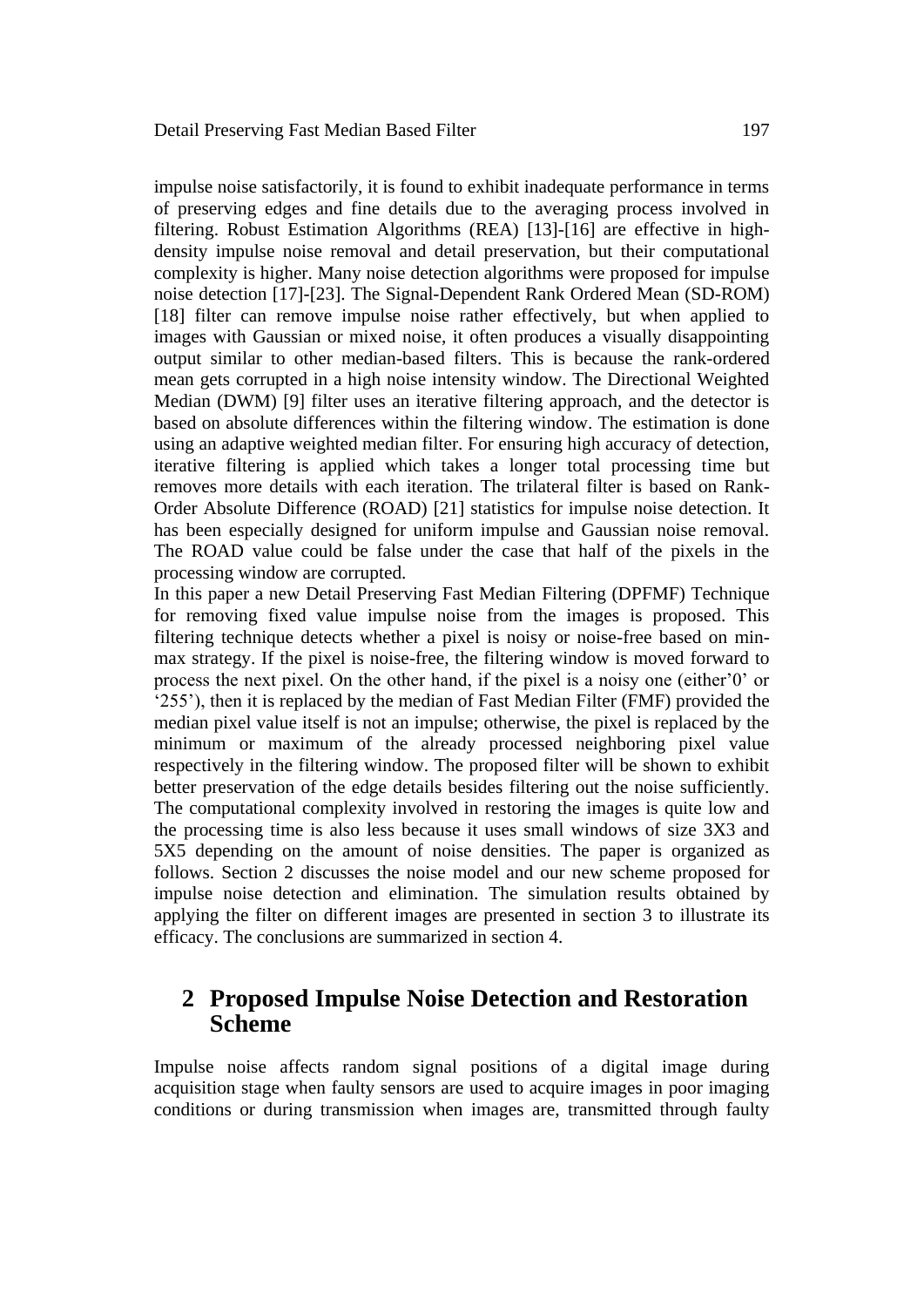radio channels. Of the various impulse noise models, the Salt and Pepper impulse that change the signals by replacing them with maximum and minimum values is modeled through equation (1) is better dealt by the proposed impulse filtering algorithm. Salt and pepper impulse model is described in equation (1) as follows:

$$
f(x) = \begin{cases} \frac{p}{2} & \text{for } x = 0\\ 1-p & \text{for } x = s(i, j) \\ \frac{p}{2} & \text{for } x = 255 \end{cases}
$$
 (1)

where 'p' is the noise density

#### **2.1 Impulse Noise Detection Process**

The impulse noise detection is based on the assumption that a corrupted pixel takes a gray value which is significantly different from its neighboring pixels in the filtering window, whereas noise-free regions in the image have locally smoothly varying gray levels separated by edges. Our noise detection technique detects the impulse noise in the image using the min-max decision mechanism in which the corrupted and uncorrupted pixels in the image are detected by comparing the pixel value with the maximum ('255') and minimum ('0') values in the selected window. If the pixel intensity lies between these minimum and maximum values, then it is an uncorrupted pixel and it is left undisturbed. If the value does not lie within the range, then it is marked as a corrupted pixel and needs to be restored.

### **2.2 Restoration Process**

Corrupted pixels are restored by either the median pixel value of the fast median filter (provided that the median is not an impulse) or by the minimum or maximum of the already processed neighboring pixels in the current filtering window.

### **2.3 Illustration of the proposed DPFMF technique**

Consider an image of size M×N having 8-bit gray scale pixel resolution. The steps involved in detecting the presence of an impulse  $\&$  restoring the corrupted pixel value are described as follows:

Step 1) A two dimensional square filtering window of size 3 x 3 is slid over a corrupted image as shown in figure (1) below. In the figure '0' is the pixel under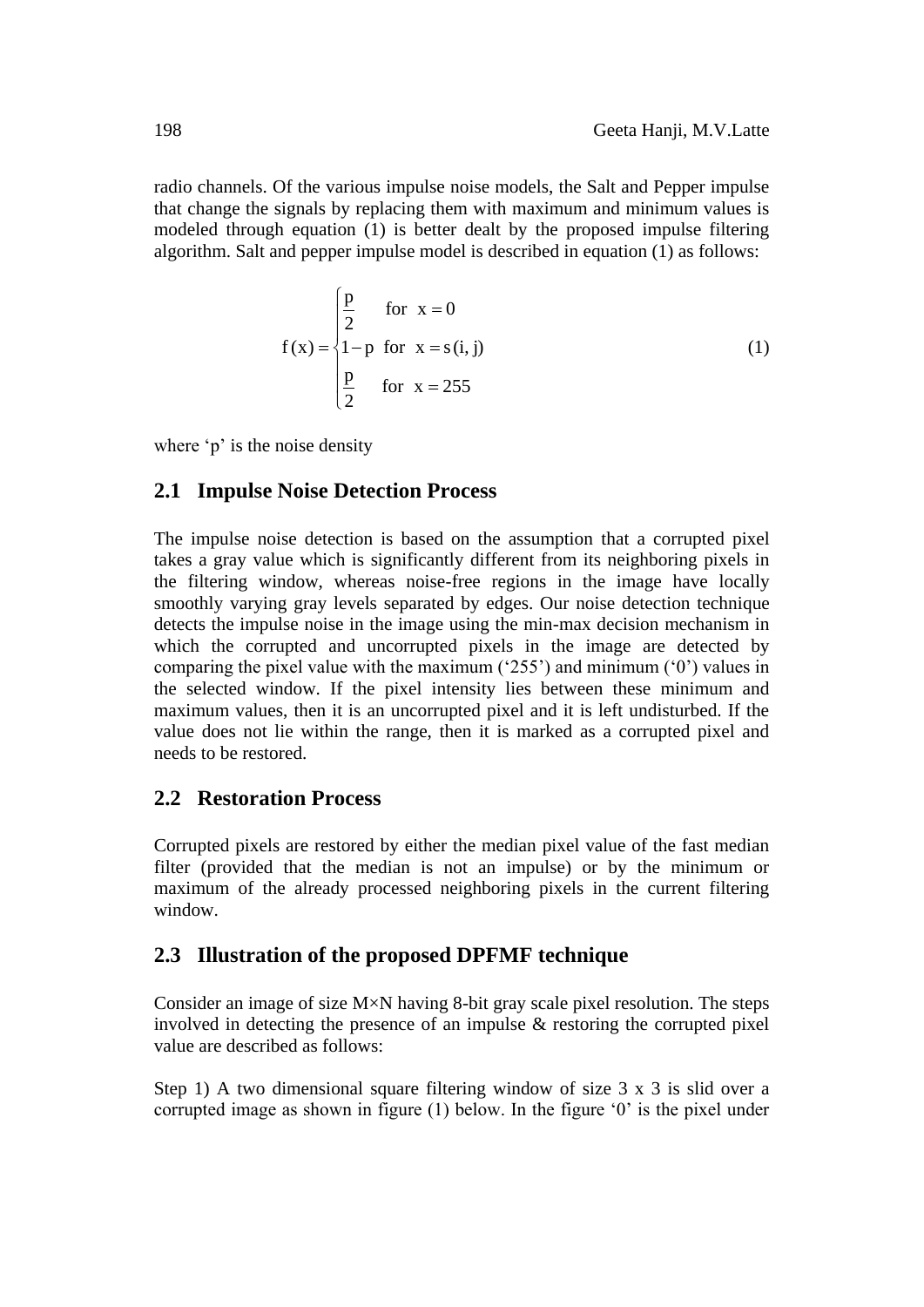test and the pixels with gray values 162,159,163 and 255 are the already processed pixels.

| 161 | 162 |     | 163 | 63  |
|-----|-----|-----|-----|-----|
| 167 |     |     |     | 255 |
| 164 |     |     |     | 255 |
| 165 | ۵   | 255 | 255 | 255 |
| 166 | 233 | -59 | 233 |     |

Fig 1: A segment of a noisy image with a 2-D square filtering window of size 3x3.

Step2) Minimum and maximum of the pixel values in the processing window are determined. In this case, the minimum and maximum values are 0 and 255 respectively.

Step3) Already processed pixels are sorted in the ascending order and the minimum and maximum of the sorted array are obtained. In this illustration, the sorted vector is {159,162,163,255} and the minimum and the maximum pixel values are 159 and 255 respectively.

Step3) Median  $M_f$  within the window is computed as follows:

The pixels inside the first, second and third row  $R_1$ ,  $R_2$  and  $R_3$  are sorted in the ascending order as below:

 $R_1$ = {159,162,163}  $R_2$ = {0,255,255}  $R_3 = \{255, 255, 255\}$ 

The median  $M_1$ ,  $M_2$  and  $M_3$  are computed as below:

 $M_1$ =Median of  $R_1$ =162  $M_2$ =Median of  $R_2$ =255  $M_3$  =Median of R<sub>3</sub>=255

Fast median  $M_f$  = median of {M1, M2 and M3} In this case  $M_f = 255$  which is noisy.

Step 4) If the central pixel lies between minimum and maximum values, then it is detected as an uncorrupted pixel and the pixel is left undisturbed. Otherwise, it is considered a corrupted pixel value. In the present case, the central pixel value '0/255' does not lie between minimum and maximum values. Therefore, the pixel is detected as a corrupted pixel.

Step 5) The corrupted central pixel (either '0' or '255') is replaced by the fast median  $M_f$  of the filtering window, provided  $M_f$  value is not an impulse,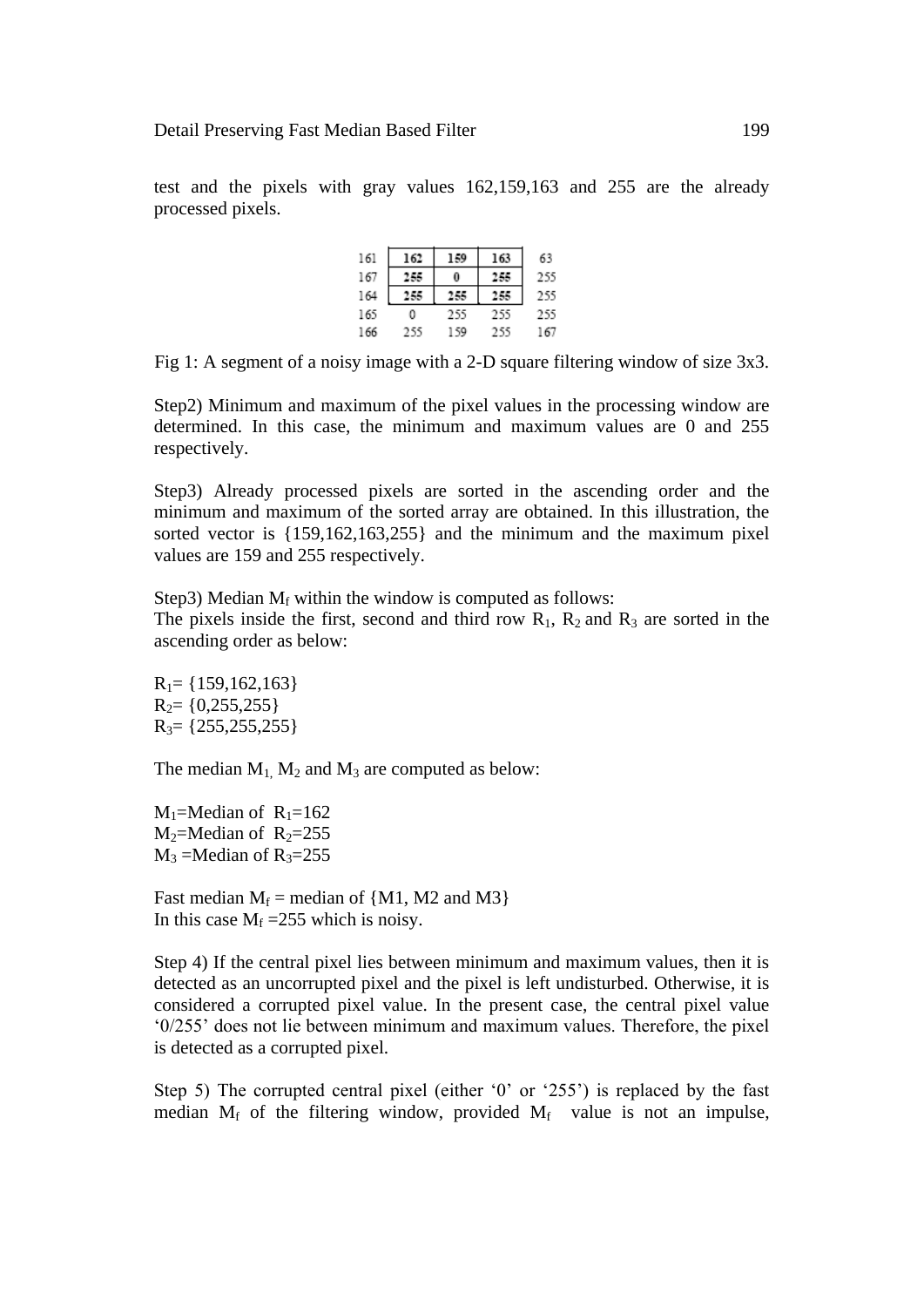otherwise it is replaced by either the minimum or maximum of the already processed neighboring pixel value in the filtering window respectively.

In this illustration the central pixel under test is '0', and the median  $M_f$  itself is noisy. Hence the central pixel is replaced by the minimum of the processed pixels value, i.e. by '159'.If the central pixel value is '255', and then it would have been replaced by the maximum of the processed pixel value, (i.e. by '255' in this example).

Then the window is moved to form a new set of values, with the next pixel to be processed at the centre of the window. This process is repeated until the last image pixel is processed.

The above impulse noise detection and filtering scheme is based on the following steps:

if X  $_{\text{min}} < X$  i,  $i < X$  max

 ${X}_{i,j}$  is a noiseless pixel;

no filtering is performed on  $X_{i,j}$ 

else

 ${X}_{i,j}$  is a noisy pixel;

Determine fast the median value M  $_f$ 

if median  $M_f$ . 0 and median. 255

{Median itself is noisy}

Then

{Processed neighbor substitution performed on  $X_{i,j}$ }

 $\{ X_{i,j} \ldots 0 \text{ or } 255 \}$ 

 $X_{i,j} = Min(Processed)$  or  $Max(Processed)$ end;

end;

where  $X_{i,j}$  is the intensity of central pixel inside the filtering window,  $X_{min}$ ,  $X_{max}$  and M<sub>f</sub> are the minimum, maximum and fast median pixel values in the filtering window of noisy image respectively.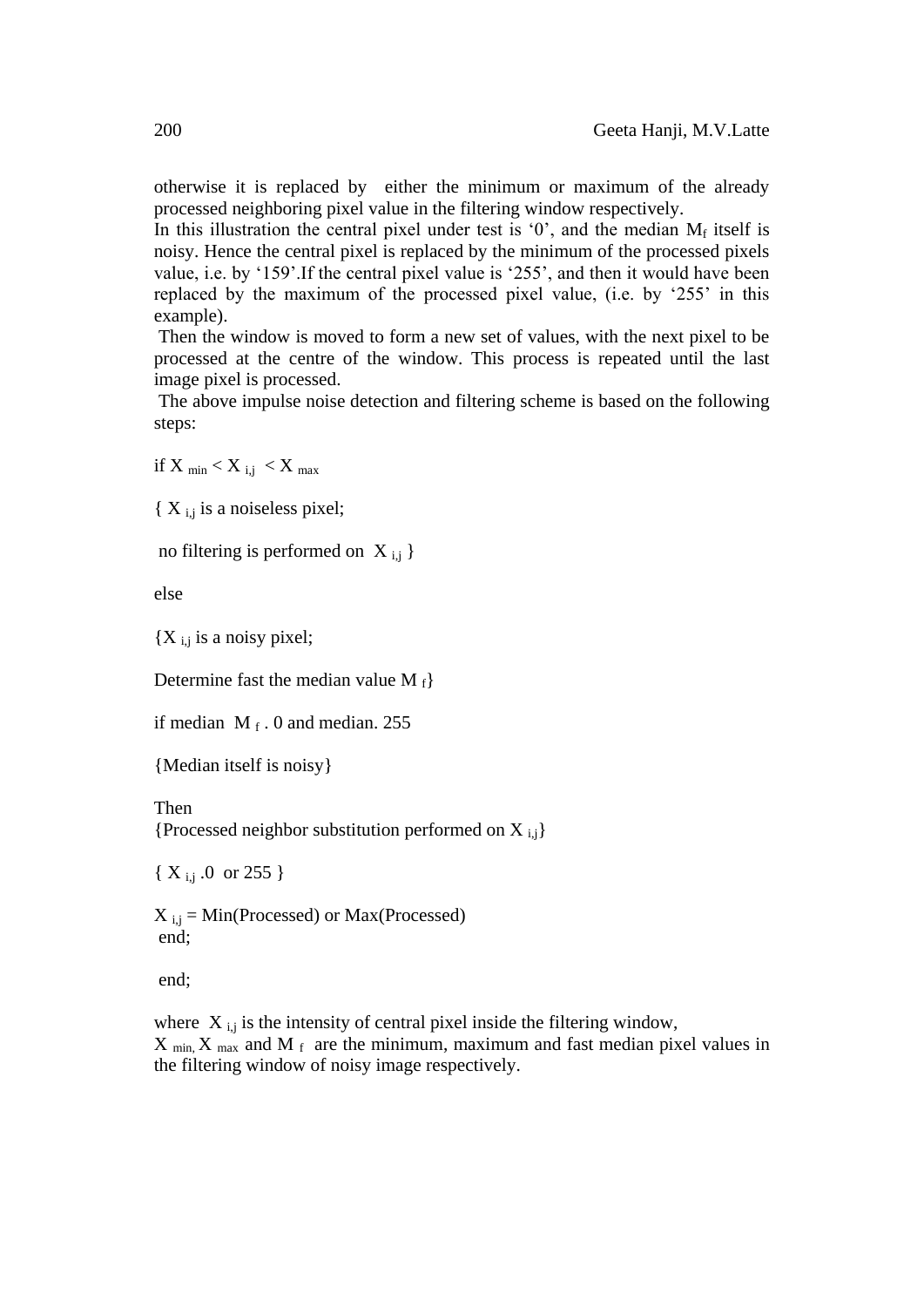### **3 Results and Discussion**

In this section, results are presented to illustrate the performance of the proposed DPFMF algorithm. Images are mixed with noise at different densities for evaluating the performance of the algorithm. Several grey scale images (viz; lena, cameraman, flower, baboon etc) are used for experimentation. A quantitative comparison is performed between several noise removal filters and the proposed DPFMF algorithm in terms of Peak Signal to Noise Ratio (PSNR) and the computational time. The noise model of equation (*1*) is simulated for the experimentation. A 3X3 and 5X5 windows are used for impulse densities in the range shown below in table 1.

Table 1: Window sizes for impulse noise densities in the different ranges

| Noise density $P$     | Window size  |
|-----------------------|--------------|
| $P < 40\%$            | $3 \times 3$ |
| $40\% \le P \le 90\%$ | $5 \times 5$ |

All the algorithms are implemented in MATLAB 7.5 on a PC equipped with AMD Athlon 64x2 Dual core processor of 2.71 GHZ Capacity and 1.75 GHZ RAM memory.

 The performance of the proposed filter is compared with several median based filtering techniques by applying them on Lena image of size 256 x 256, corrupted with various densities of impulse noise. DPFM filter has also been evaluated by applying it on several images of size 256 x 256. The objective measure used for quantitatively evaluating the performance of the filters is Peak Signal to Noise ratio (PSNR) and is defined as follows:

$$
PSNR = 10 \log_{10} (255 \, X \, 255 / MSE) \tag{2}
$$

where the mean square error (*MSE*) is

$$
MSE = \frac{1}{MN} \sum_{i=1}^{M} \sum_{j=1}^{N} (r_{ij} - x_{ij})^{2}
$$
 (3)

In the above equation  $x(i,j)$  and  $r(i,j)$  denote, respectively, the intensity of  $(i,j)$ <sup>th</sup> pixel of the original and filtered images. In order to prove the better performance of the proposed DPFMF, existing filtering techniques are experimented and compared with the proposed filter for visual perception and subjective evaluation on Lena grey scale image including The performance of the algorithm for various images at different noise levels from 10 % to 90% is studied and results are shown in figure (1) and (2) for the Lena grey scale image. The first simulation compares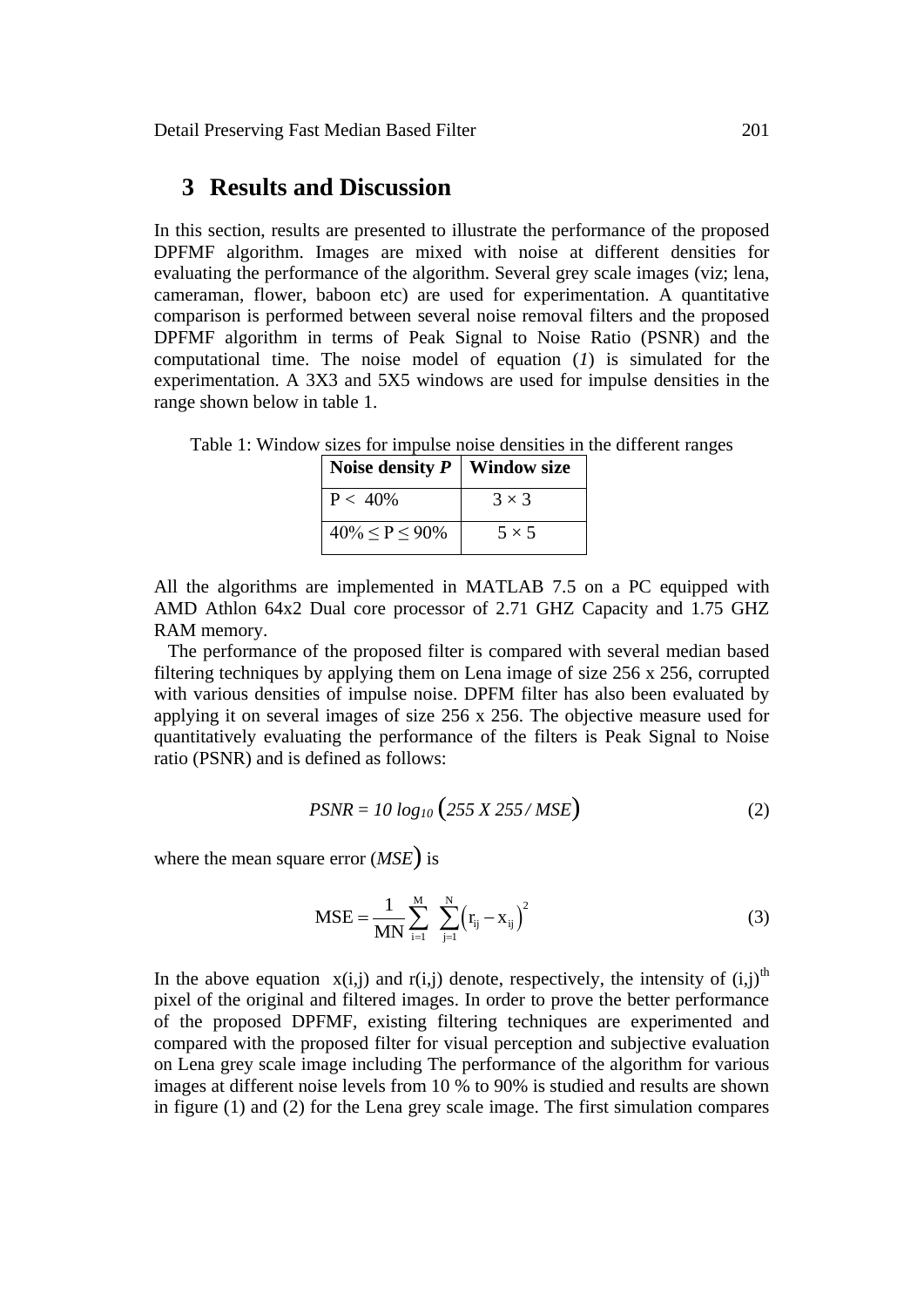the DPFMF algorithm with the Simple Median Filter (SMF), Progressive Switching Median Filter (PSMF), Adaptive Median Filter AMF and Rank Ordered Median Filter (RAMF), Decision Based Algorithm (DBA) and (REA). SMF replaces the current pixel by its median value irrespective of whether a pixel is corrupted or not. Therefore, its performance is poor which is evident from the results shown in table (2). Progressive Switching Median Filter (PSMF) [10] has slightly improved performance but its noise removing capacity is very poor at higher noise densities. AMF and RAMF exhibits improved performance but due to its adaptive nature the computation complexity is much higher which is evident from table (2). DBA has very good noise removing capability and good edge preservation at higher noise densities but it produces streaking at higher noise densities which is evident from visual perception shown in fig (1) and (2). REA has improved performance than DBA but its computational complexity is much higher as given in Table (2). The overall performance of the proposed DPFMF algorithm can be summarized as follows: The proposed algorithm removes noise effectively even at higher noise levels and preserves the edges and other fine details of the image. The proposed algorithm also exhibits lower computational time when compared to the other algorithms.

|           | Contapted by<br>$\frac{1}{2}$ out to pupper horse, where $\frac{1}{2}$ , is the tronge Density. |             |            |             |            |               |            |            |              |  |
|-----------|-------------------------------------------------------------------------------------------------|-------------|------------|-------------|------------|---------------|------------|------------|--------------|--|
| <b>ND</b> | <b>SMF</b>                                                                                      | <b>PSMF</b> | <b>AMF</b> | <b>RAMF</b> | <b>DBA</b> | <b>TFROAD</b> | <b>REA</b> | <b>DWM</b> | <b>DPFMF</b> |  |
| 10        | 33.46                                                                                           | 35.94       | 38.14      | 41.75       | 41.60      | 41.63         | 41.76      | 41.69      | 43.10        |  |
| 20        | 29.04                                                                                           | 32.38       | 35.94      | 37.56       | 37.48      | 38.49         | 38.20      | 37.35      | 38.51        |  |
| 30        | 23.41                                                                                           | 28.69       | 33.84      | 34.59       | 34.61      | 36.46         | 35.40      | 34.77      | 36.67        |  |
| 40        | 18.95                                                                                           | 25.10       | 31.97      | 32.19       | 32.30      | 34.77         | 33.44      | 32.63      | 34.83        |  |
| 50        | 15.09                                                                                           | 21.00       | 30.32      | 30.06       | 30.25      | 33.18         | 31.50      | 30.19      | 33.25        |  |
| 60        | 12.24                                                                                           | 16.71       | 28.58      | 27.78       | 28.11      | 31.52         | 29.43      | 28.24      | 31.87        |  |
| 70        | 9.86                                                                                            | 9.88        | 26.71      | 25.51       | 25.74      | 29.19         | 27.23      | 25.91      | 30.37        |  |
| 80        | 7.93                                                                                            | 7.98        | 25.13      | 22.98       | 22.94      | 25.89         | 24.70      | 23.49      | 28.49        |  |
| 90        | 6.44                                                                                            | 6.48        | 22.00      | 19.28       | 19.77      | 20.92         | 21.35      | 20.09      | 25.83        |  |

Table 2: PSNR of various filters for Lena image at different noise densities corrupted by salt  $\&$  pepper noise, where N.D. is the Noise Density.

Table 3: Computational time in seconds for filtering 80% salt & pepper noise corrupted LENA (256X256) image for filters.

|      |            |      |      |      | FILTER   SMF   PSMF   AMF   RAMF   DBA   TFROAD   REA   DWM |             | <b>TEPPEME</b> |
|------|------------|------|------|------|-------------------------------------------------------------|-------------|----------------|
| TIME | $0.18$ 6.5 | 6.46 | 8.16 | 9.55 | 8.55                                                        | $9.28$ 9.24 | 5.36           |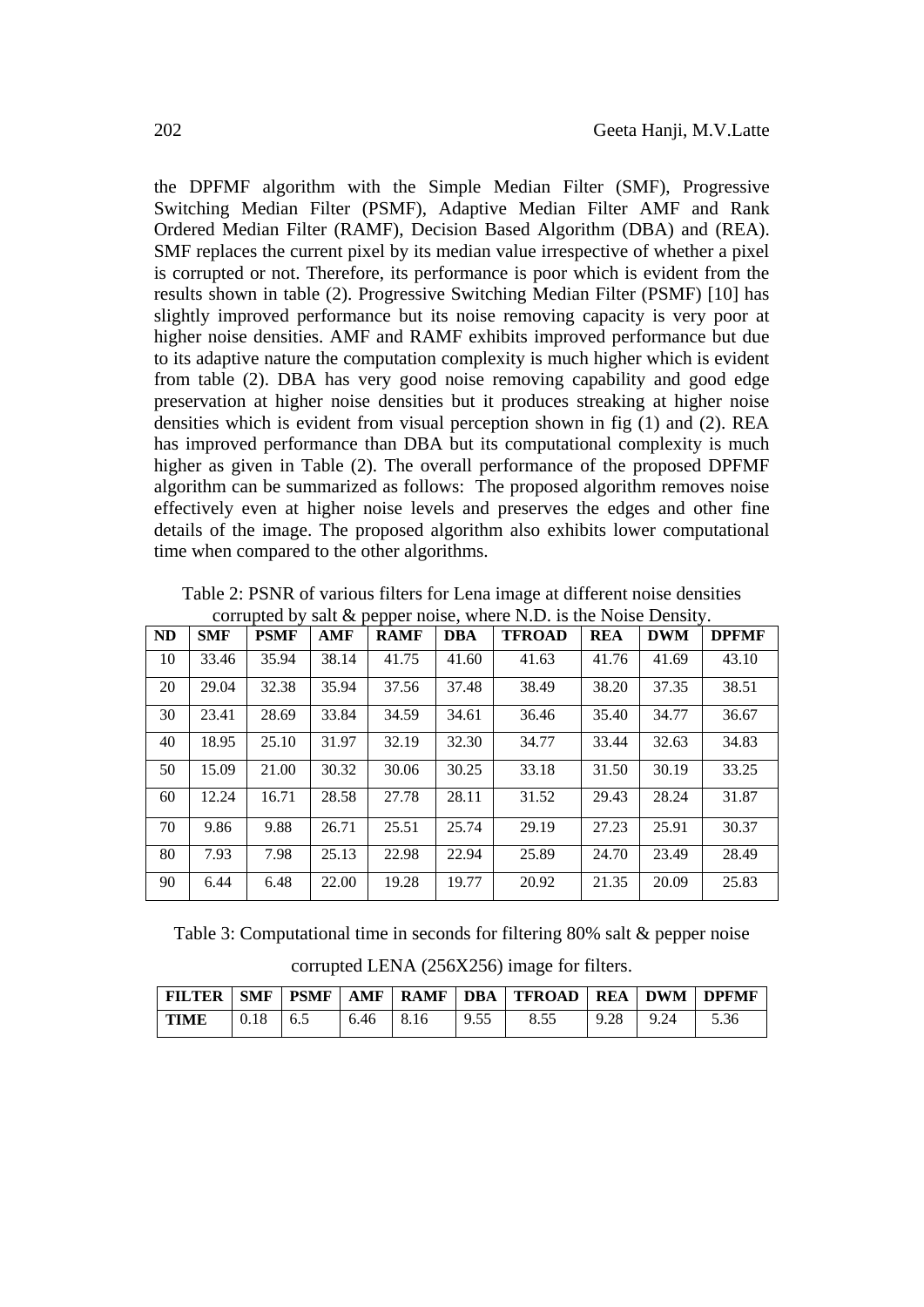

Fig 2: Results of different filters for Lena image corrupted by 50 % noise. (a) Noise freeLena image, (b) Image corrupted by 50% impulse noise. (c) Output of SMF.(d) Output of PSMF. (e) Output of AMF. (f) Output of RAMF. (g) Output of DBA.(h) Output of Trilateral Filter using ROAD. (i) Output of REA. (j) Output of DWM.(k) Image restored by the proposed DPFMF



Fig 3: Results of different filters for Lena image corrupted by 80 % noise. (a) Noise free Lena image, (b) Image corrupted by 80% impulse noise. (c) Output of SMF. (d) Output of PSMF. (e) Output of AMF. (f) Output of RAMF. (g) Output of DBA. (h) Output of Trilateral Filter using ROAD. (i) Output of REA. (j) Output of DWM. (k) Image restored by the proposed DPFMF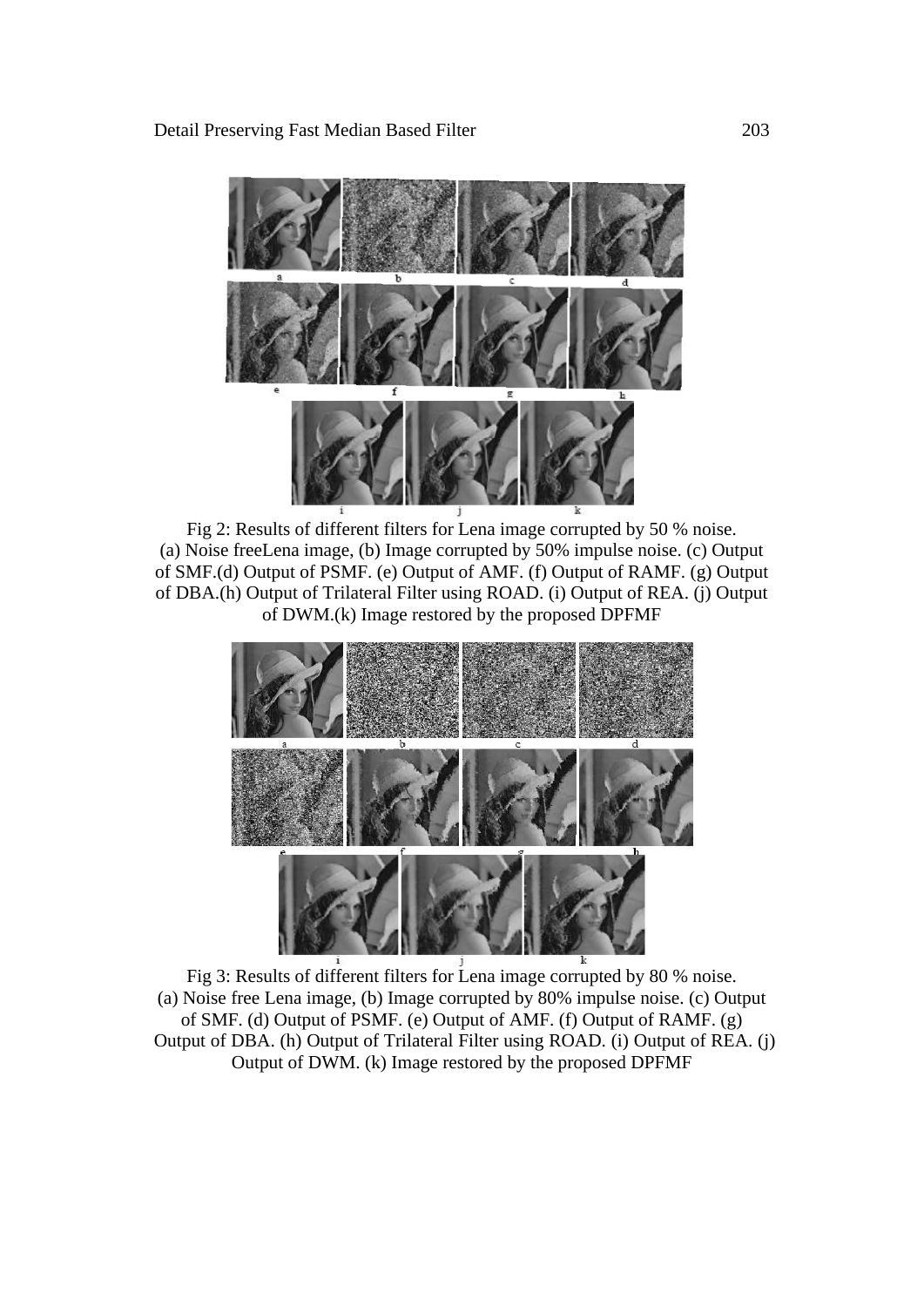# **4 Conclusion**

In this paper, we have proposed a novel, fast, accurate and simple impulse-noise restoration method based on fast median filter output or by the value computed based on a unique criterion applied to the processed neighboring pixel values which has been further incorporated into the framework of a switching median filter. The extensive simulation results included in this work have demonstrated that the proposed DPFMF outperforms a number of well accepted median based filters that have been described in the literature. The DPFMF exhibits desirable robustness not only in suppressing the noise but also in gaining satisfactory image quality.

A common problem with the current nonlinear filtering techniques is that they perform excessive smoothing in texture areas. Further work will be in the direction of design of a new criterion that can distinguish between a textured and noisy neighborhood.

# **Acknowledgements**

The authors are grateful to the anonymous reviewers for their valuable comments and suggestions.

# **References**

- [1] I.Pitas and A. N. Venetsanopoulos, Nonlinear Digital Filters Principles and Applications, Norwell, MA: Kluwer Publications, 1990
- [2] J.Astola and P. Kuosmanen, Fundamentals of Nonlinear Digital Filtering. Boca Raton, CRC, 1997
- [3] N.C.Gallagher, Jr. and G.L.Wise, "A Theoretical Analysis of the Properties of Median Filters," IEEE Trans. Acoustics, Speech and Signal Processing, ASSP-29 (Dec.), 1136-1141, 1981.
- [4] T.A.Nodes and N.C.Gallagher, "Median Filters: Some Modifications and their properties," IEEE Trans. Acoustics, Speech and Signal Processing, ASSP-30 (Apr.), 739-746, 1987.
- [5] E.Abreu, M.Lightstone, S.K.Mitra and K.Arakawa, "A New Efficient Approach for the Removal of Impulse Noise from Highly Corrupted Images," IEEE Trans. Image Processing, 5, (Jun.), 1012-1025, 1996.
- [6] D.R.K.Brownrigg, "The Weighted Median Filter", Commun. Assoc. Comput. Machin, Vol.22, pp. 807-818,1984.
- [7] Aug. O. Yli-Harja, J. Astola and Y. Neuvo, "Analysis of the Properties of Median and Weighted Median Filters Using Threshold Logic and tack Decomposition", IEEE Trans. Signal Processing, vol. 39(Feb.), pp. 395-410, 1991.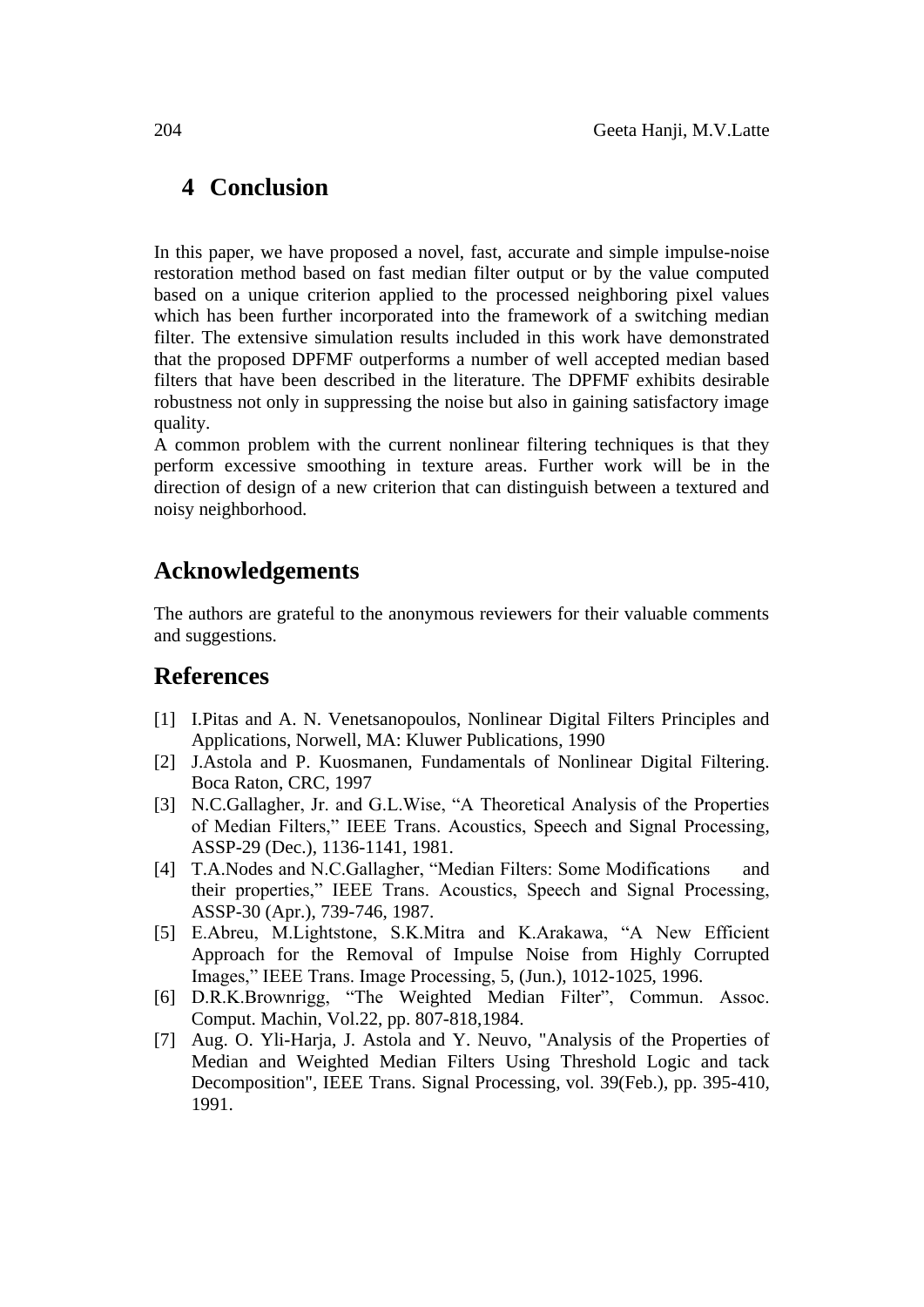- [8] S.J. Ko and Y. H. Lee, "Center weighted median filters and their applications to image enhancement," IEEE Trans. Circuits Syst., vol. 38 (Sep.), pp. 984– 993, 1991.
- [9] H.Hwang and R. A.Haddad, "Adaptive median filters: new algorithms and results,"IEEE Trans. Image Processing, vol. 4(Apr.), pp. 499– 502,1995.
- [10] Z.Wang and D.Zhang, "Progressive Switching Median Filter for the Removal of Impulse Noise from Highly Corrupted Images," IEEE Trans. Circuits and Systems-II:Analog and Digital Signal Processing, vol. 46 (Jan), pp. 78-80, 1999.
- [11] Raymond H. Chan, Chung-Wa Ho, and Mila Nikolova , " Salt-and-Pepper Noise Removal by Median-type Noise Detectors and Detail preserving Regularization", IEEE Trans. Image Processing, vol. 14 (Oct.), pp. 1479– 1485, 2005.
- [12] K. S. Srinivasan and D. Ebenezer, "A new fast and efficient decision-based algorithm for removal of high-density impulse noises," IEEE Signal Processing Letters, vol. 14 (Mar.), pp.189–192, 2007
- [13] S. Schulte, M. Nachtegael, V. D. Witte, D. V. der Weken, and E. E. Kerre, "A fuzzy impulse noise detection and reduction method," IEEE Trans. Image Processing, 1153–1162, 15 (May),2006.
- [14] A. Ben Hamza and Hamid Krim, "Image Denoising: A Nonlinear Robust Statistical Approach" IEEE Trans. signal processing, vol. 49 (Dec), pp. 3045-3054, 2001
- [15] V.Jayaraj, D.Ebenezer, K.Aiswarya, " High density salt and pepper noise removal in images using improved adaptive statistics estimation filter", International Journal of Computer Science and Network Security, vol. 9 (Nov.), pp.164 – 173, 2009.
- [16] V.Jayaraj, D.Ebenezer, "A new switching based median filtering scheme and algorithm for removal of high density salt and pepper noise in images" EURASIP Journal on Advances in Signal Processing, Volume 2010 (2010), Article ID 690218, 11 pages, doi:10.1155/2010/690218,2010.
- [17] S. Zhang and M. A. Karim, "A new impulse detector for switching median filters," IEEE Signal Processing Letters, vol. 9 (Nov.), pp. 360–363, 2002.
- [18] E. Abreu, S.K. Mitra, 1995 "A signal-dependent rank ordered mean filter-a new approach for removal of impulses from highly corrupted images" International Conference on, Acoustics, Speech, and Signal Processing, ICASSP-95, 4, pp. 2371-2374,1995.
- [19] Y. Dong and S. Xu, "A new directional weighted median filter for removal of randomvalued impulse noise," IEEE Signal Processing Letters, vol. 14 (Mar.), pp.193-196,2007.
- [20] Crnojevic, V., Senk, V., Trpovski, Z." Advanced impulse Detection Based on pixel-wise MAD", IEEE Signal Processing Letters, vol. 11 (Jul.), pp. 589 -592,2004.